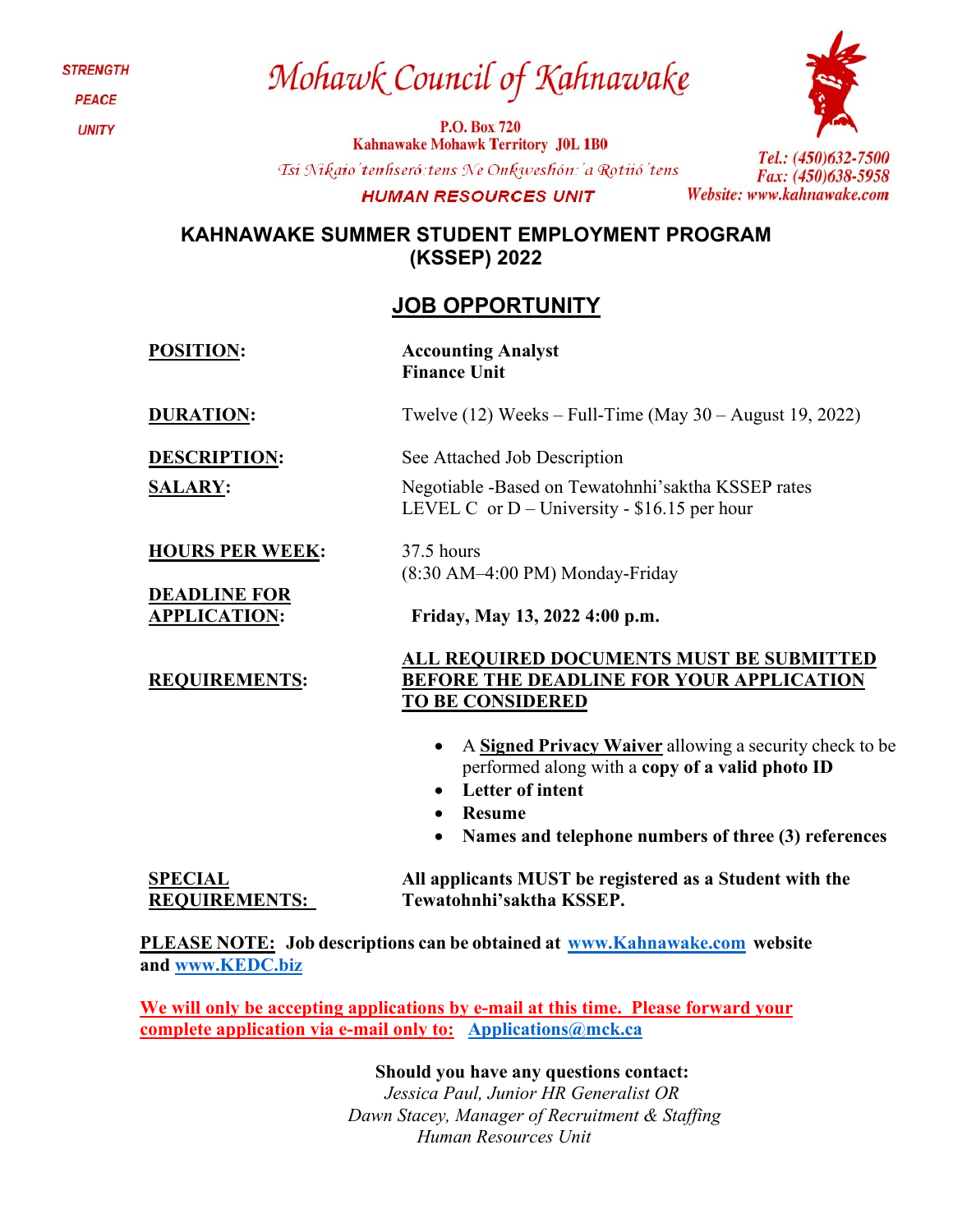# Mohawk Council of Kahnawake

P.O. Box 720<br>Kahnawake Mohawk Territory J0L 1B0 Tsi Nikaio'tenhseró: tens Ne Onkweshón: 'a Rotiió' tens **HUMAN RESOURCES UNIT** 



Tel.: (450)632-7500<br>Fax: (450)638-5958 Website: www.kahnawake.com

| <b>Job Title:</b>                                                                                                                                                                                                                                                                                                                       | <b>Accounting Analyst</b>   |
|-----------------------------------------------------------------------------------------------------------------------------------------------------------------------------------------------------------------------------------------------------------------------------------------------------------------------------------------|-----------------------------|
| <b>Division:</b>                                                                                                                                                                                                                                                                                                                        | Finance                     |
| <b>Reports To:</b>                                                                                                                                                                                                                                                                                                                      | <b>Financial Controller</b> |
| <b>General Description:</b>                                                                                                                                                                                                                                                                                                             |                             |
| The majority of work will be spent within the Finance & Accounting departments. The work<br>will be dedicated to providing technical support to the Financial Controller. Other works<br>include providing analyses on existing financial processes to ensure efficient<br>policies/procedures are implemented across the organization. |                             |
| Responsibilities may include but are not limited to                                                                                                                                                                                                                                                                                     |                             |
| Assists in the annual financial audit process;<br>Assists the Financial Controller with timely reports and schedules;<br>$\bullet$<br>Conducts accounting analyses and makes recommendations;<br>$\bullet$                                                                                                                              |                             |
| Tasks to be completed during the 12-week period                                                                                                                                                                                                                                                                                         |                             |
| Prepare internal audit schedules;<br>Prepare three recommendations based on analysis of current processes;<br>Incorporate new Dayforce software system with Financial Controller;<br>Prepare monthly reports with the Dayforce software;                                                                                                |                             |
| The statements herein reflect general details to describe the principle functions for this job, and<br>should not be considered an all-inclusive listing of work requirements. Individuals may<br>perform other duties or be assigned projects associated with these responsibilities as directed<br>by their immediate supervisor.     |                             |
| <b>Education &amp; Experience</b>                                                                                                                                                                                                                                                                                                       |                             |
| Qualifies for the Tewatohnhi's aktha KSSEP program;<br>Enrolled or planning to enroll in University;<br>Pursuing a degree program in Commerce or Business Administration is an asset;<br>A major and/or minor in Finance, Accounting, Management, Economics or<br>International Business is an asset;                                   |                             |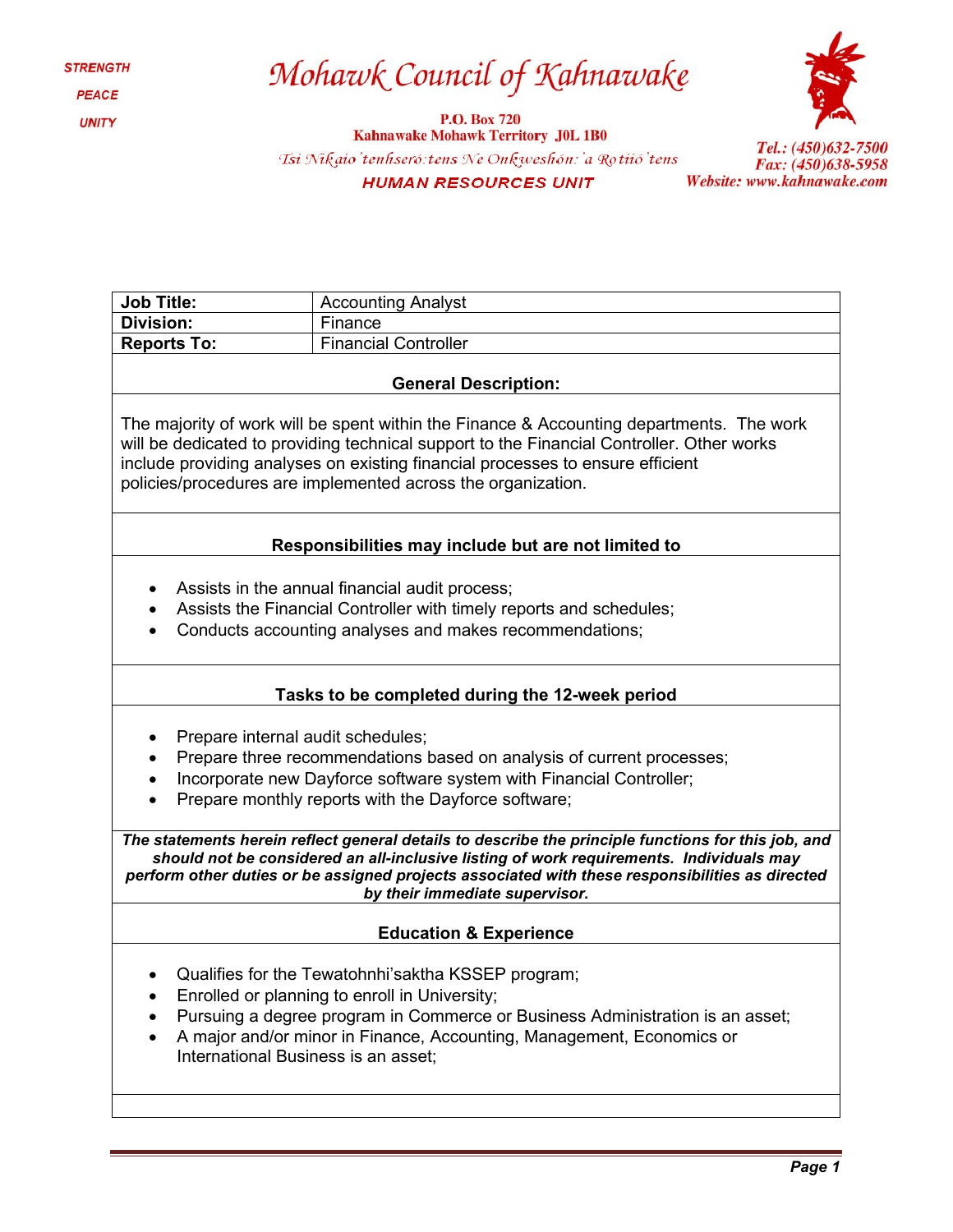# Mohawk Council of Kahnawake

**P.O. Box 720 Kahnawake Mohawk Territory J0L 1B0** Tsi Nikaio'tenhseró: tens Ne Onkweshón: 'a Rotiió' tens **HUMAN RESOURCES UNIT** 



Tel.: (450)632-7500 Fax: (450)638-5958 Website: www.kahnawake.com

#### **Specific Skill Sets**

- Proficiency in Microsoft Office (Word, Excel, PowerPoint, Outlook etc);
- Critical thinker with analytical, organizational and communication skills;
- General knowledge of current financial environment and trends;
- High level of integrity;
- Conveys a professional and positive image and attitude;
- Familiarity with accounting & financial software;
- Ability to communicate in the Kanien'keha and French languages is an asset;

### **Working Environment**

- Remote office environment, with constant telecommuting;
- Minimum 30 hours per week up to maximum of 37.5 hours per week;
- Twelve (12) week contract, possibility to extend;

### **Commitment Statement**

I serve my community with its best interest in mind by supporting and encouraging creative, critical and resourceful thinking, accepting and nurturing new ideas and approaches and demonstrating my dedication and integrity through my efforts, actions, and words. I am part of a team that is empowered to take initiative in an interactive working environment.